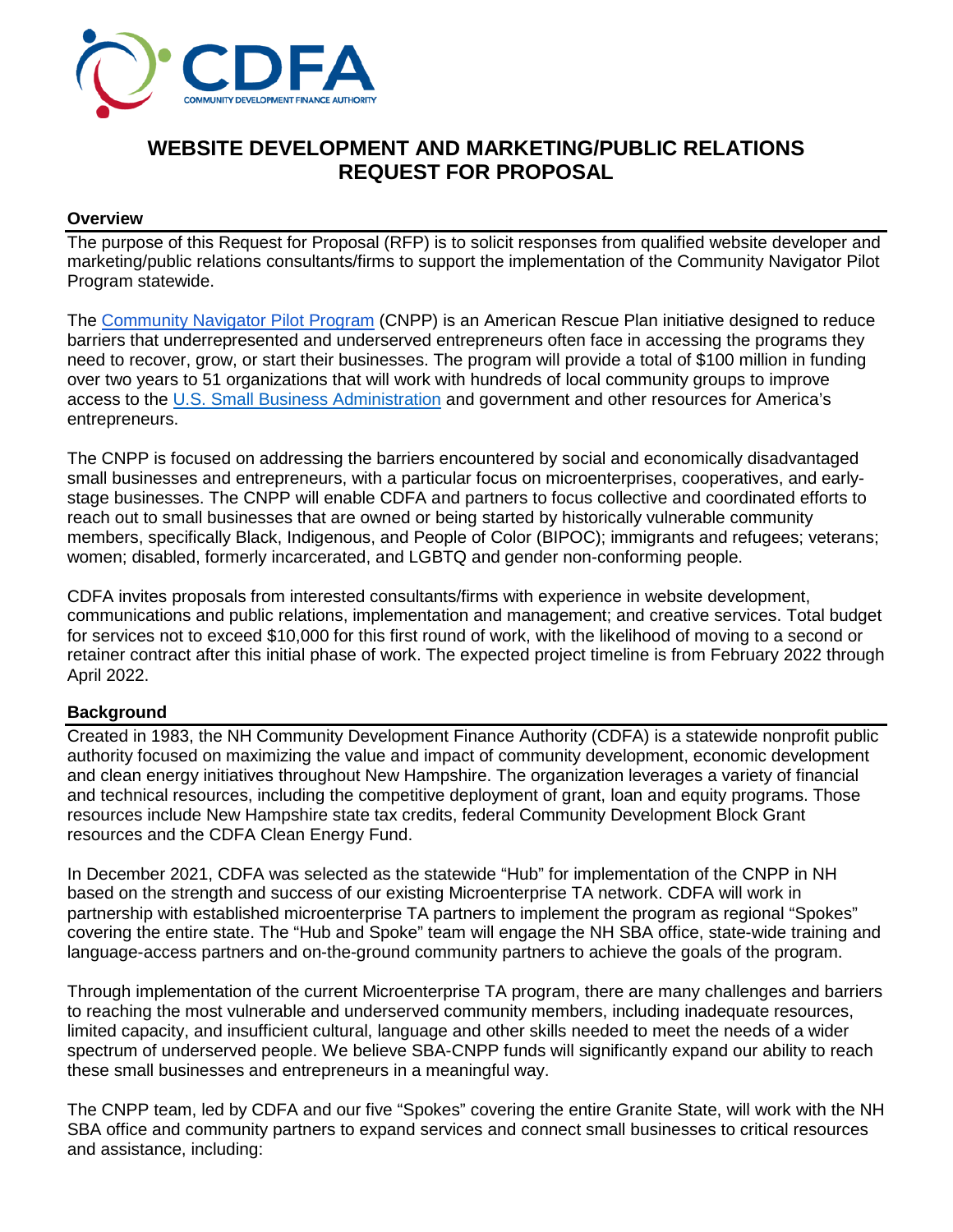- Financial assistance and access to capital
- Contracting and procurement support
- **Marketing, operations, business planning & development, and exporting**
- Industry-specific training; and
- Other technical assistance as identified by each individual small business

The CNPP team will leverage additional resources to build on our previous program strengths and to intentionally reach into communities of high need that we have not successfully connected to capital and technical assistance providers.

### **Scope of Services**

CDFA is seeking a qualified website developer, communications and public relations consultant to support New Hampshire's CNPP with the services outlined below. Responsive proposals will provide insight to how the consultant/firm will assist CDFA and its partners in achieving the following project goals:

- Develops a website that is user-friendly and easily integrates with the program's data management system as well as the partner and spokes' websites.
- Creates a backend "resource hub" to enable easeful sharing of key documents and learning resources.
- Supports a coordinated messaging and press strategy to increase awareness on the launch of the program for potential clients as well as the general public.
- Outlines a clear set of skills approach, and demonstrated ability to provide strategic and ongoing support to a new community program, and, in particular, a program working on issues related to equity, justice, and access to resources.
- Demonstrates the ability to drive and lead on this body of work across multiple partners.

Each phase of work, most specifically the second phase, will be driven by evolving needs identified by CDFA and the spokes. Prospective consultants/firms are welcome to propose additional ideas/services based on previous experience and/or understanding of the CNPP program.

#### SERVICES REQUESTED

#### **Phase 1: February – April 2022**

Website Development

- Buildout/development, implementation and on-going management of the public-facing NH CNPP website [\(https://nhcommunitynavigator.org/\)](https://nhcommunitynavigator.org/), including guidance on messaging, content, branding, functionality, etc.
- Integrate website with [Center Dynamics](https://www.centerdynamics.com/) data management system for coordinated lead generation efforts.
- Develop guidance and supports necessary for spokes to integrate Community Navigator messaging, content, branding, etc. into their existing websites.
- Development of an 'internal' website section viewable to CDFA employees and partners, which will serve as a resource hub and system for communications and sharing of key documents and resources.

Marketing and Public Relations

• Development, implementation and management of integrated marketing, public relations and social media campaign strategies and content relevant to the CNPP "Launch" in Q1 2022.